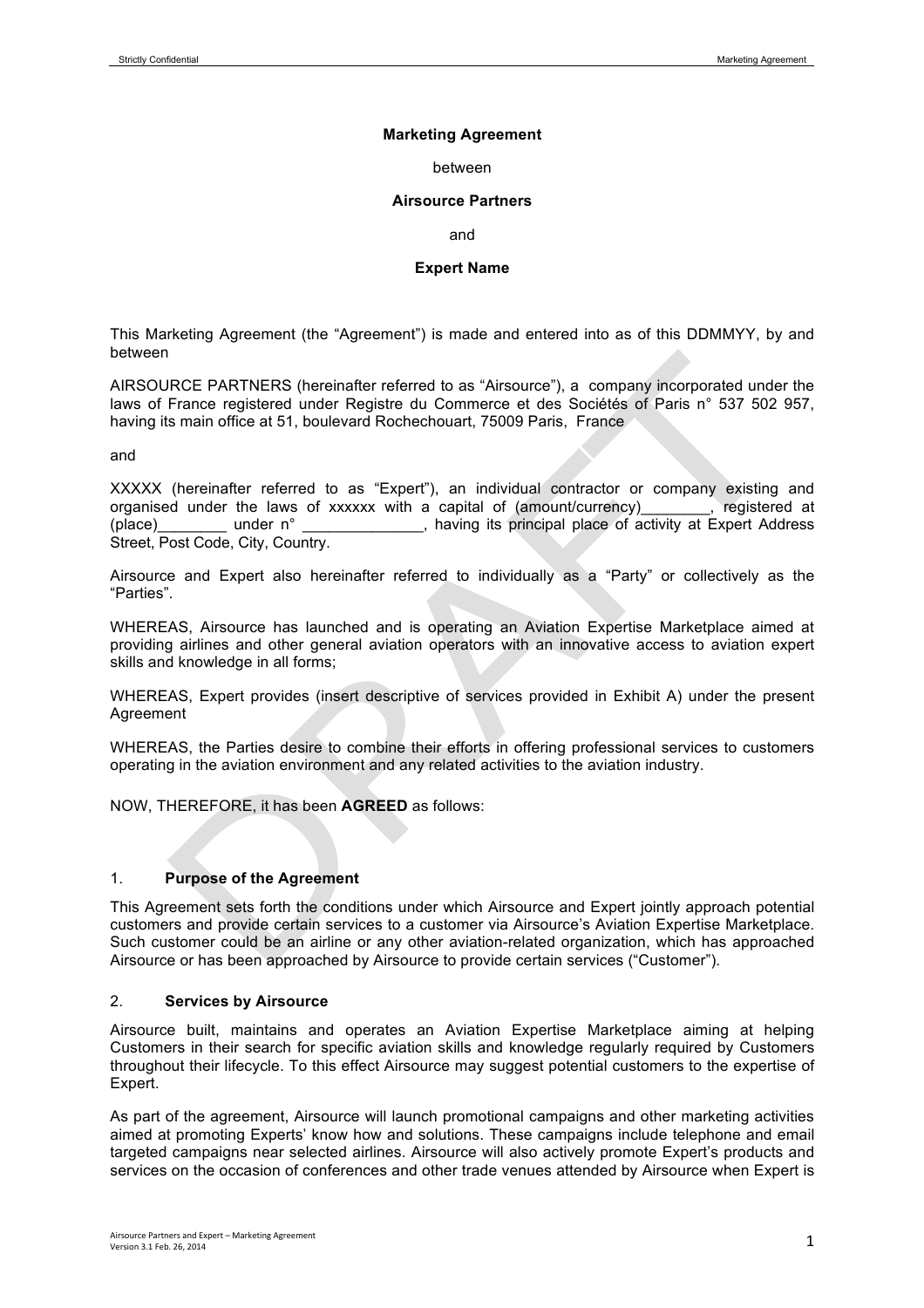participating also to the event. All promotional actions performed by Airsource with require prior information and prior written agreement from Expert before they can be undertaken by Airsource.

Airsource will handle the overall management of the project undertaken by Expert and acts as the Customers' main contact throughout the duration of the project involving Expert. Airsource will keep Customer's management team informed on the evolution of the provision of services by Expert.

### **3. Services by Expert**

Consulting, solutions and other professional services as depicted in Exhibit A are being delivered by the Expert direct to Customer and incorporated herein by this reference is a description of the services to be provided by Expert hereunder ("Professional Services"). Expert hereby agrees to utilize its best efforts in performing the Consulting and other Professional Services to Customer.

Each Party shall perform its obligations under this Agreement in an endeavor to maintain and increase the goodwill and reputation of the other (including the other's products and/or services) and without itself or permitting a third party to impair and/or disrupt the other party's relationship with its existing and/or future customers.

# **4. Time Devoted by Expert**

It is anticipated that Expert shall spend as much time as deemed necessary by Expert in order to perform the obligations of Expert hereunder.

### **5. Place where Services will be Performed**

Expert will perform most Professional Services at Expert's offices. In addition, Expert will perform Professional Services on the telephone and/or by mail and at such other place(s) as necessary to perform these services in accordance with this Agreement and a detailed agreement between Expert and Customer.

#### **6. Independent Contractor**

Both Airsource and Expert agree that Expert will act as an independent contractor in the performance of his duties under this Agreement. Nothing contained in this Agreement shall be construed to imply that Expert, or any employee, agent or other authorized representative of Expert, is a partner, joint venturer, agent, officer or employee of Airsource.

# **7. Compensation**

This Agreement is limited to Customers having eventually contracted with Expert after being exposed to Expert's Professional Services through Airsource's Aviation Expertise Marketplace. As a result of the contribution provided by Airsource's support in the promotion of Expert's services and solutions Airsource is eligible for financial compensation as set forth in Exhibit B attached hereto.

All amounts given in the Agreement are exclusive of taxes. All taxes, other than Airsource's corporate income tax, withholding taxes, duties, custom duties, fees or charges of whatever nature related to any service rendered pursuant to the Agreement, levied by any tax authority or any government of any country shall be borne directly by Expert.

Should Airsource, however, be required to pay any of the taxes or duties mentioned here above and due to the Agreement, Expert shall, within thirty (30) days following issuance by Airsource of a written notice, reimburse Airsource for the cost incurred in discharging such taxes or duties.

Expert hereby agrees to indemnify and defend Airsource against any and all such taxes or contributions, including penalties and interest.

# **8. Term of Agreement**

This Agreement shall be in full force and effect commencing upon the date hereof. This Agreement has a term of 12 months beginning on the date hereof.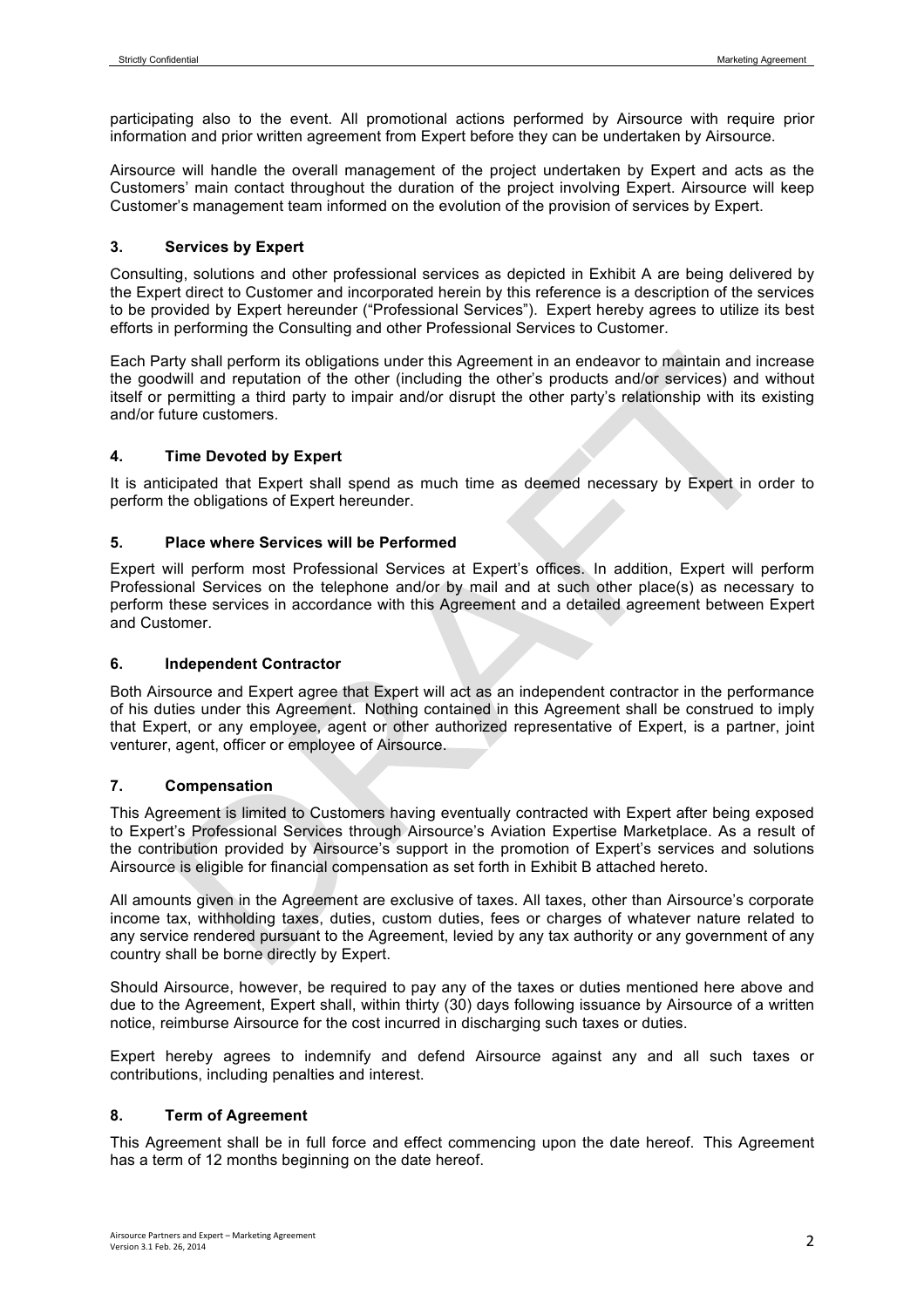Either Party hereto shall have the right to terminate this Agreement without notice in the event of the death, bankruptcy, insolvency, or assignment for the benefit of creditors of the other Party.

Airsource shall have the right to terminate this Agreement upon delivery to Expert of notice setting forth with specificity facts comprising a material breach of this Agreement by Expert including without limitation its responsibilities for fees as set forth in this Agreement. Expert shall have 30 days to remedy such breach after written notice to Expert by Airsource.

Expert shall have the right to terminate this Agreement if Airsource fails to comply with the terms of this Agreement and such failure continues unremedied for a period of 30 days after written notice to Airsource by Expert.

### 9. **Indemnification**

Each Party (the "Indemnifying Party") agrees to indemnify, defend, and hold harmless the other Party (the "Indemnified Party") from and against any and all claims, damages, and liabilities, including any and all expense and costs, legal or otherwise, caused by the negligent act or omission of the Indemnifying Party, its subcontractors, agents, or employees, incurred by the Indemnified Party in the investigation and defense of any claim, demand, or action arising out of the work performed under this Agreement; including breach of the Indemnifying Party of this Agreement. The Indemnifying Party shall not be liable for any claims, damages, or liabilities caused by the sole negligence of the Indemnified Party, its subcontractors, agents, or employees.

The Indemnified Party shall notify promptly the Indemnifying Party of the existence of any claim, demand, or other matter to which the Indemnifying Party's indemnification obligations would apply, and shall give them a reasonable opportunity to settle or defend the same at their own expense and with counsel of their own selection, provided that the Indemnified Party shall at all times also have the right to fully participate in the defense. If the Indemnifying Party, within a reasonable time after this notice, fails to take appropriate steps to settle or defend the claim, demand, or the matter, the Indemnified Party shall, upon written notice, have the right, but not the obligation, to undertake such settlement or defense and to compromise or settle the claim, demand, or other matter on behalf, for the account, and at the risk, of the Indemnifying Party.

The rights and obligations of the Parties under this Article shall be binding upon and inure to the benefit of any successors, assigns, and heirs of the Parties.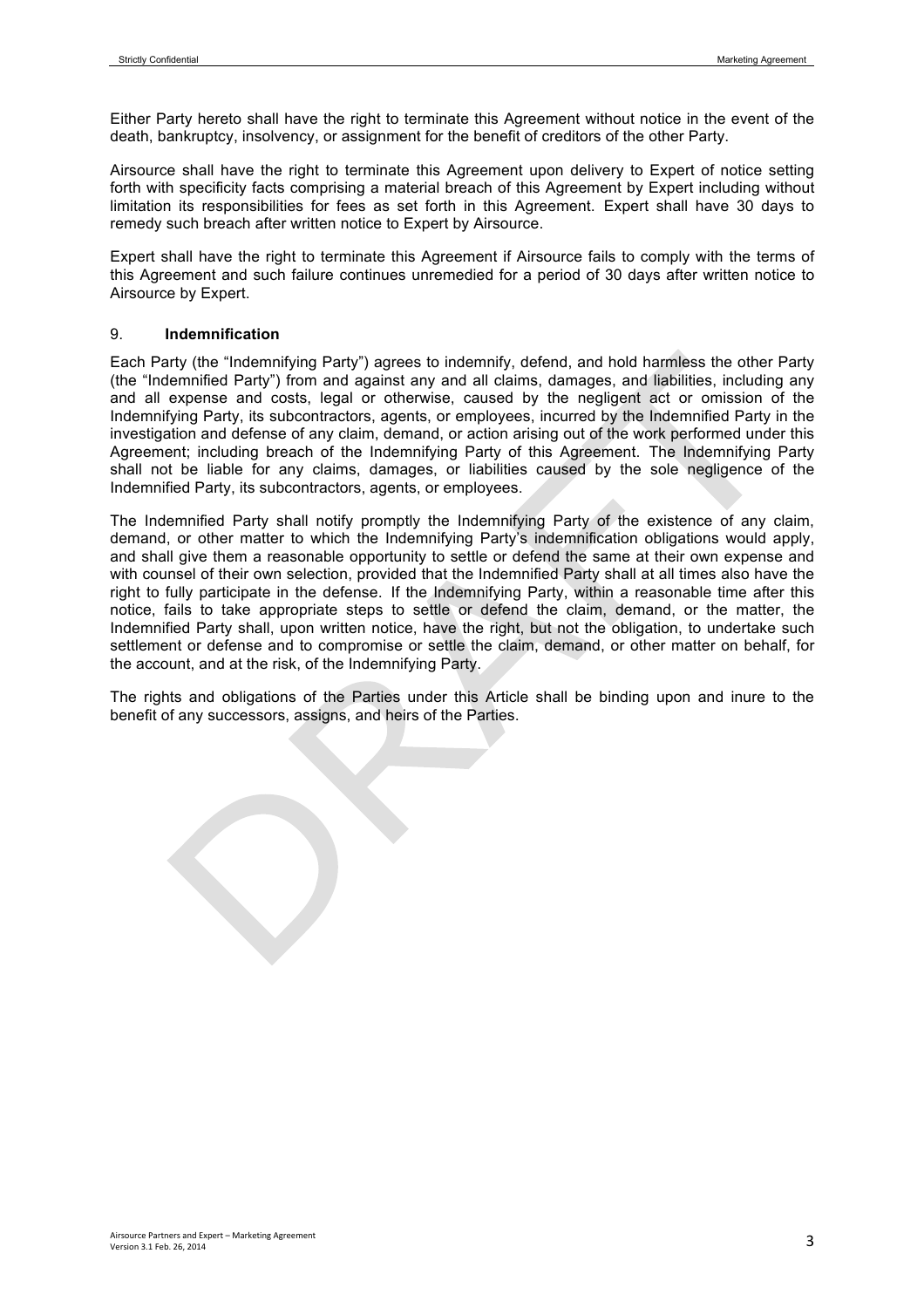### 10. **Covenants of Experts**

Expert covenants and agrees with Airsource that, in performing Professional Services for Customer, Expert will:

- (1) Comply with all relevant laws;
- (2) Not make any representations other than those authorized by Airsource and (3) Not publish, circulate or otherwise use any materials or documents oth

Not publish, circulate or otherwise use any materials or documents other than materials provided by or otherwise approved by Airsource.

### 11. **Confidential Information**

Airsource and Expert acknowledge that each will have access to proprietary information regarding the business operations of the other and agree to keep all such information secret and confidential and not to use or disclose any such information to any individual or organization without the non-disclosing Parties prior written consent. It is hereby agreed that from time to time Expert and Airsource may designate certain disclosed information as confidential for purposes of this Agreement.

### 12. **Miscellaneous**

(1) This Agreement shall be constructed and interpreted in accordance with and governed by the laws of France.

(2) The Parties agree that the relevant Court of Paris, France, shall have sole and exclusive jurisdiction and venue for the resolution of all disputes arising under the terms of this Agreement and the transactions contemplated herein.

(3) If either Party to this Agreement brings an action on this Agreement, the prevailing Party shall be entitled to reasonable expenses therefore, including, but not limited to, attorneys' fees and expenses and court costs.

(4) This Agreement shall inure to the benefit of the Parties hereto, their administrators and successors in interest. This Agreement shall not be assignable by either Party hereto without the prior written consent of the other.

(5) This Agreement contains the entire understanding of the Parties and supersedes all prior agreements between them.

(6) No supplement, modification or amendment of this Agreement shall be binding unless executed in writing by the Parties. No waiver of any of the provisions of this Agreement shall be deemed, or shall constitute, a waiver of any other provision, whether or not similar, nor shall any waiver constitute a continuing waiver. No waiver shall be binding unless executed in writing by the Party making the waiver.

(7) If any provision hereof is held to be illegal, invalid or unenforceable under present or future laws effective during the term hereof, such provision shall be fully severable. This Agreement shall be construed and enforced as if such illegal, invalid or unenforceable provision had never comprised a part hereof, and the remaining provisions hereof shall remain in full force and effect and shall not be affected by the illegal, invalid or unenforceable provision or by its severance here from.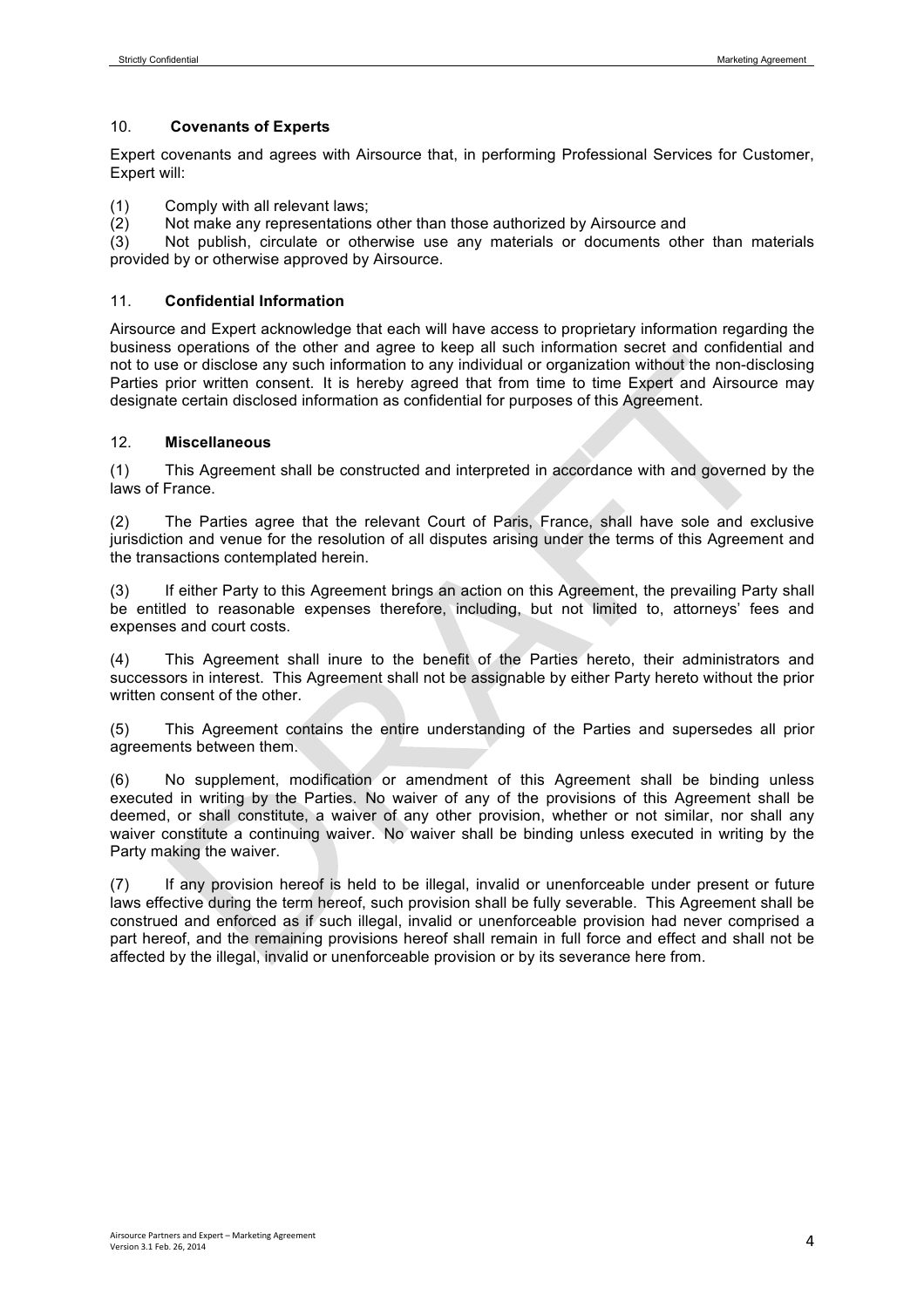**IN WITNESS WHEREOF**, the Parties hereto have placed their signatures hereon on the day and year first above written.

# **AIRSOURCE PARTNERS EXPERT NAME**

Name: Christian GOSSEL Name: Name:

Function: Gérant / CEO Function: Function:

Date: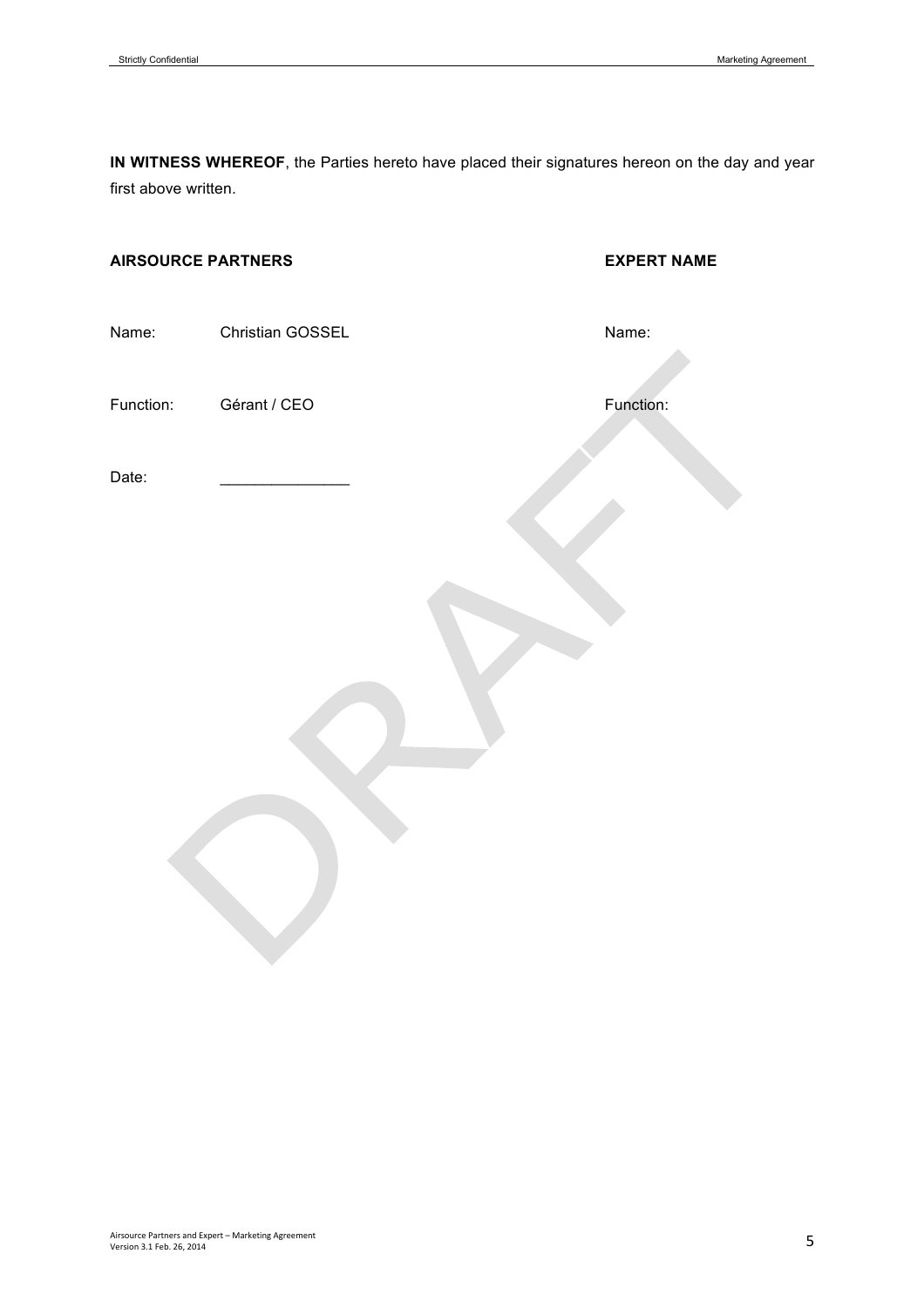# EXHIBIT A - **DESCRIPTION OF PROFESSIONAL SERVICES**

The Consulting and Solutions Services provided by Expert to Customer under this Agreement shall include, but not be limited to the following services:

XXX

YYY

ZZZ